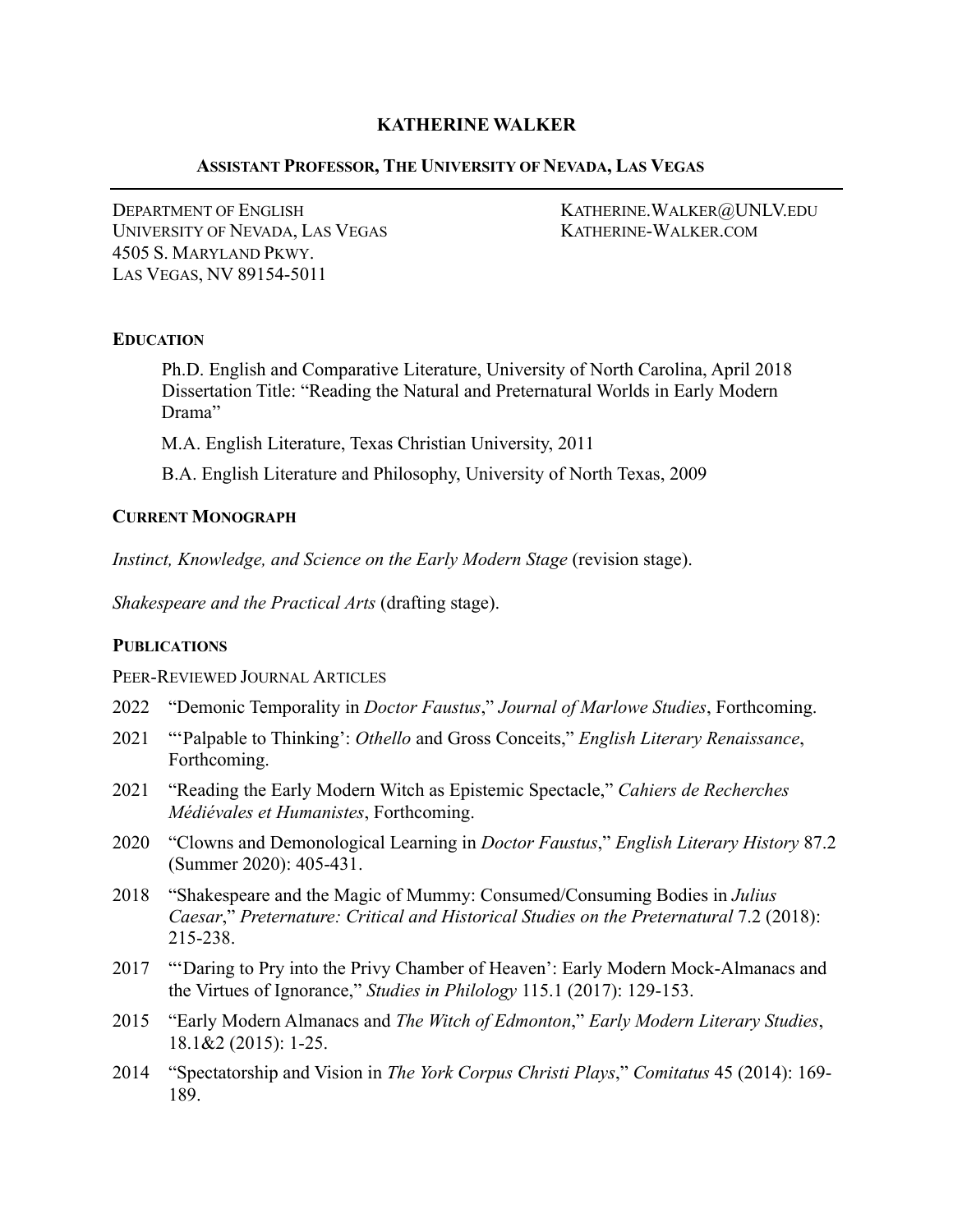2013 "'Sometimes an Actor Himselfe': Robert Burton and Therapeutic Theatricality," *Prose Studies* 35.3 (2013): 223-238.

## BOOK CHAPTERS

- 2021 "Instinct and the Body of the Cook." In *In the Kitchen*. Edited by Hillary Nunn and Madeline Bassett. Amsterdam University Press.
- 2022 "Under the Sway of the Moon: Almanacs and Blood-letting in Jacobean Tragedy." In *Hematopoetics*. Edited by Ariane Balizet.

#### PRIMARY SOURCES

2021 *Shakespeare and Science: A Dictionary*, New York and London: Arden Press. Forthcoming Fall 2021.

### EDITED JOURNAL ISSUE

2019 Co-editor with Joseph Bowling, "Prophetic Futures," *postmedieval: a journal of medieval cultural studies*. Spring 2019.

### ENCYCLOPEDIA ENTRIES

- 2021 "Women and Almanacs." *Palgrave Handbook of Early Modern Women and Writing*. Forthcoming.
- 2021 "Astrology." *Routledge Encyclopedia of Renaissance Knowledge*. Forthcoming.

#### SELECTED REVIEWS

- 2021 Swann, Elizabeth. *Taste and Knowledge in Early Modern England*. (Cambridge University Press, 2020). *Renaissance Quarterly* (Fall 2021).
- 2021 Knapp, James A. *Immateriality and Early Modern English Literature: Shakespeare, Donne, Herbert* (Edinburgh University Press, 2020). *Reformation* (Spring 2021).
- 2017 Marchitello, Howard and Evelyn Tribble (eds.). *The Palgrave Handbook of Early Modern Literature and Science*. (Palgrave Macmillan, 2017). *The Journal of the Northern Renaissance* (Summer 2017).
- 2016 Pedersen, Tara E. *Mermaids and the Production of Knowledge in Early Modern England*  (Ashgate, 2015). *Comparative Drama* (Fall 2016).
- 2016 Preston, Claire. *The Poetics of Scientific Investigation in Seventeenth-Century England*  (Oxford, 2015). *The British Society for Literature and Science* (Summer 2016).
- 2015 Jennifer Munro, Edward Geisweidt, and Lynne Bruckner, eds. *Ecological Approaches to Early Modern English Texts: A Field Guide to Reading and Teaching (Ashgate, 2015). The British Society for Literature and Science* (Fall 2015).

MANUSCRIPT REVIEWER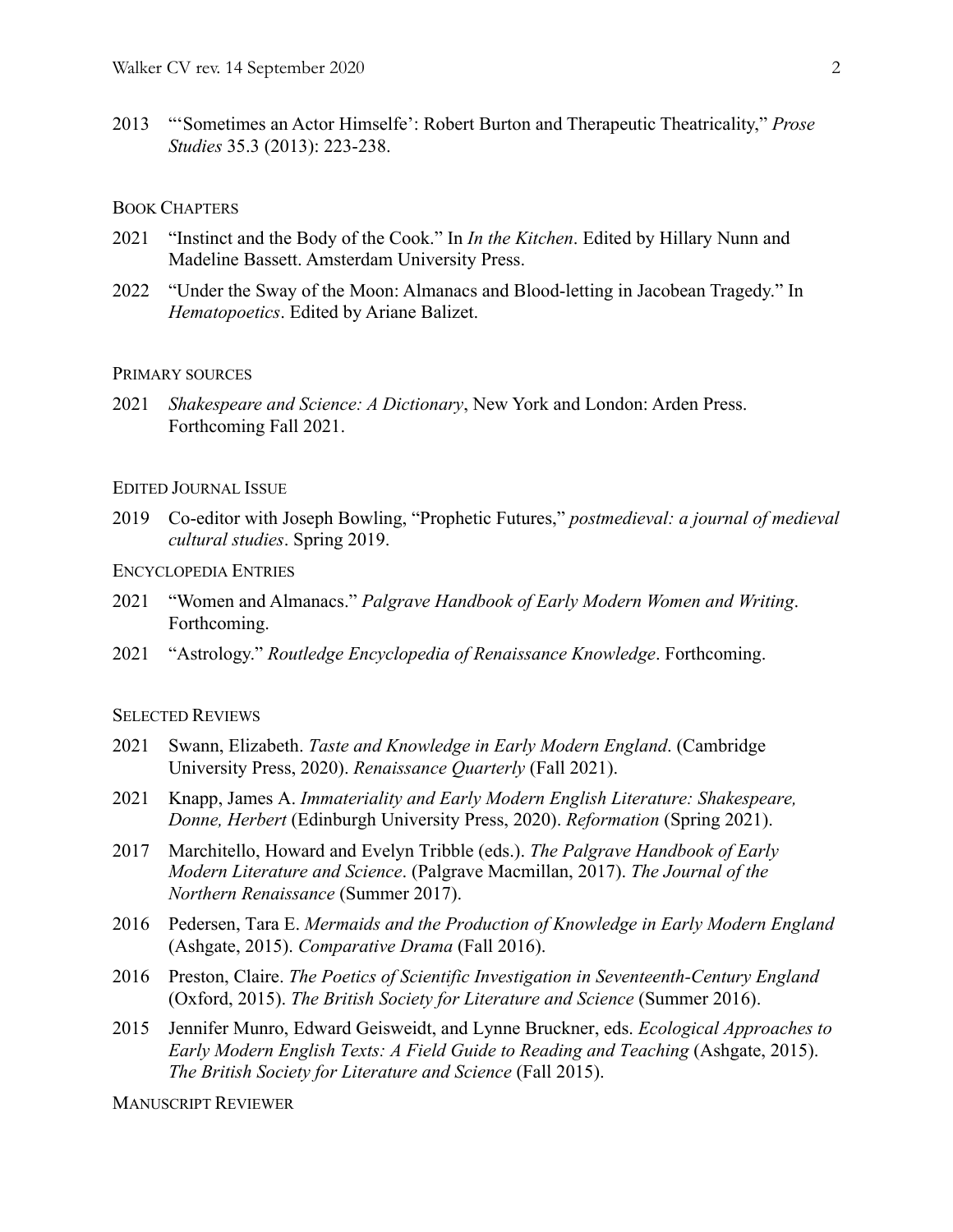*Literature, Interpretation, Theory; Preternature; Explorations in Renaissance Culture*

### **HONORS & FELLOWSHIPS**

AWARDS & FELLOWSHIPS, NATIONAL

- 2020 Folger Shakespeare Library Research Fellowship, May-June 2020.
- 2018 Huntington Library, Two Month Short-Term Fellowship, May-June 2019.
- 2018 Folger Faculty Seminar, "Digging the Past," led by Frances Dolan. Folger Shakespeare Library.
- 2017 Emerging Scholar Award, American Shakespeare Center, Blackfriars Conference. Keynote Invitation for 2019.
- 2017 Newberry Library, American Society for Environmental History Fellow, September-October 2017.
- 2017 MARCO Manuscript Workshop, "Envisioning Knowledge," University of Tennessee at Knoxville, February 2017.
- 2016 Mellon School of Theater and Performance Research, Harvard University, Summer 2016.
- 2014-15 Folger Shakespeare Library Seminar Participant, "Researching the Archive," taught by Dr. Jean Howard and Dr. Pamela Smith.
- 2012 Folger Shakespeare Library Seminar Participant, "Mastering Research Methods," taught by Dr. Natasha Korda.
- 2006-9 Ronald E. McNair Scholar.
- AWARDS & FELLOWSHIPS, UNC & TCU
- 2017-18 Dissertation Completion Fellowship, Graduate School, UNC
- 2017 Frankel Dissertation Fellowship, Department of English, UNC, rec'd 2017 & 2015
- 2016 Dorothy Ford Wiley Dissertation Seminar Fellowship, Medieval and Early Modern Studies, UNC
- 2016 Jerry Leath Mills Travel Fellowship, Department of English, UNC, rec'd 2016 & 2012
- 2016 Future Faculty Fellowship, Center for Faculty Excellence, UNC
- 2015 Howell-Voitle Dissertation Award, Department of English, UNC
- 2015 John R. Bittner Dissertation Award, Department of English, UNC
- 2014 UNC-King's College London Summer Research Fellowship, Graduate School, UNC
- 2011-12 Medieval and Early Modern Studies Graduate Recruitment Award, UNC
- 2010 Texas Christian University Graduate Student Senate Research Grant

TRAVEL GRANTS, NATIONAL

2017 Sarah Malone Medieval and Renaissance Studies Travel Grant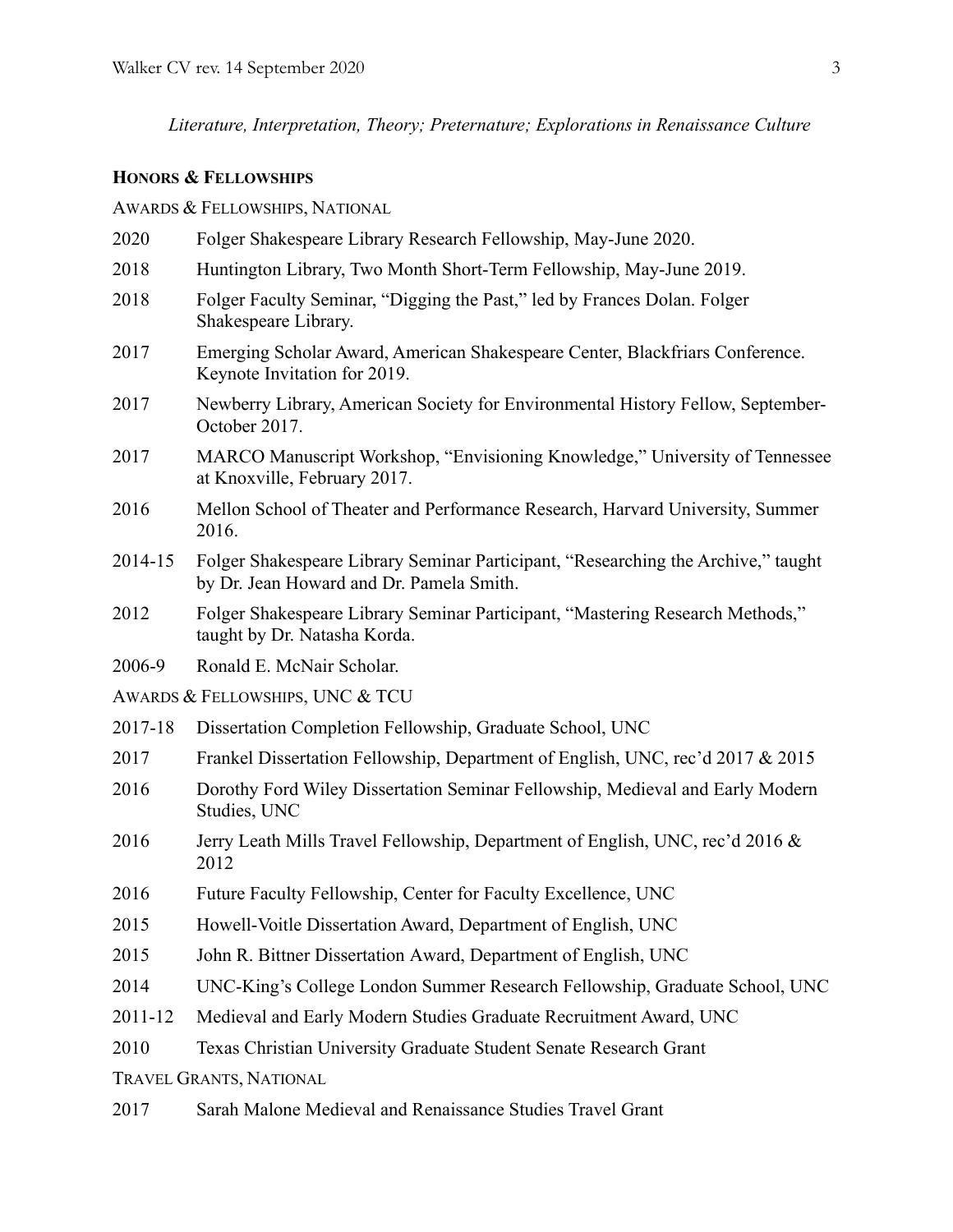- 2017 Shakespeare Association of America Travel Grant
- 2017 Modern Language Society Travel Grant
- 2016 History of Science Society Travel Grant
- 2016 Society for the Study of Early Modern Women Travel Grant, 2016
- 2010 South Central Renaissance Conference Competitive Graduate Student Research Grant

## **INVITED TALKS**

- 2018 "Charting Temporality at the Newberry: Early Modern Texts on Time." Newberry Library, May 2018
- 2016 "Researching the Recipe: Early Modern Cookery and Science," Early Modern Recipe Online Collective, University of North Carolina at Charlotte, Charlotte, April 2016

## **CONFERENCES**

- 2021 Organizer, "Shakespeare Studies," *PAMLA*, Las Vegas, NV.
- 2021 "Angels and Science," Shakespeare Association of America, Online Seminar due to COVID.
- 2020 "Instinct, Experiment, and Prickings in *Macbeth*," Shakespeare Association of America, Online Seminar due to COVID.
- 2019 "'Palpable to Thinking': *Othello* and 'Gross' Conceits," Shakespeare Association of America, Washington, D.C.
- 2019 "Preternatural Spaces and Gulling in Middleton's *The Puritan*," Renaissance Society of America, Toronto
- 2018 "Women's Knowledge Labor on the Early Modern Stage," Attending to Early Modern Women Conference, Milwaukee, WI
- 2018 "Wizards Know Their Times," Shakespeare Association of America, Los Angeles, CA, April 2018
- 2017 "The Devil's Science in *Doctor Faustus*," Blackfriars Conference, Staunton, VA, October 2017
- 2017 "*Pericles* and Uncanny Knowledge," Shakespeare Association of America, Atlanta, GA, March 2017
- 2017 "Receipt Books and Domestic Drama: Experience and Diagnosis in the Early Modern Household," Renaissance Society of America, Chicago, IL, March, 2017
- 2017 Panel Organizer and Chair, "Early Modern Prophetic Traditions," Modern Language Association, Philadelphia, PA, January, 2017
- 2017 "Mock-Almanacs and the Virtues of Ignorance," Modern Language Association, Philadelphia, PA, January, 2017
- 2016 Panel Organizer, "Vernacular Knowledge and Learned Tradition in Early Modern England: Movement, Practice, Reception," History of Science Society Conference, Atlanta, GA, November, 2016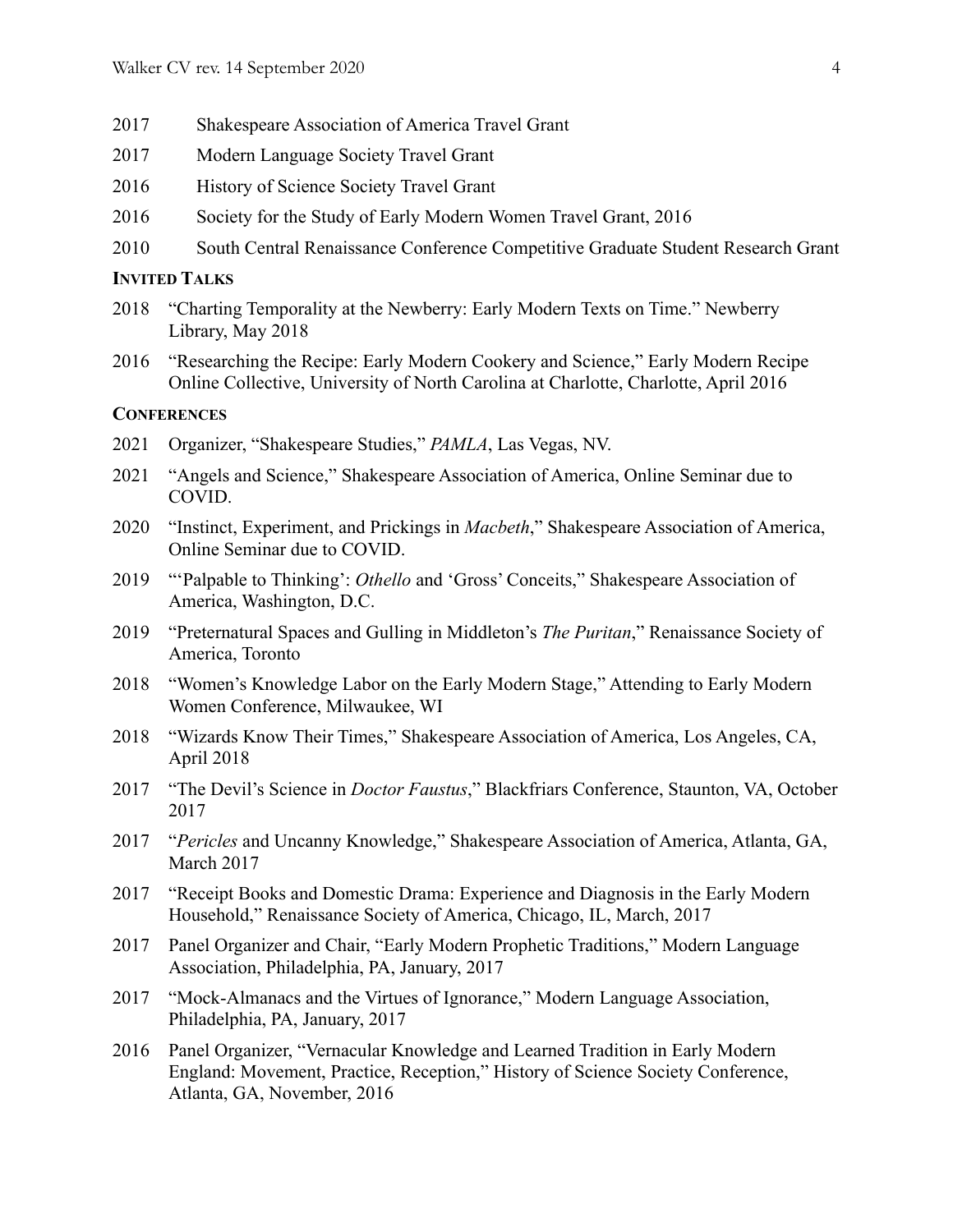- 2016 "Popular Science and Occult Environments: *A Midsummer Night's Dream*," Renaissance Society of America, Boston, MA, April, 2016
- 2016 "Contagious Cityscapes: Criminal Topographies in Dekker and Jonson," Performance and Materiality in Medieval and Early Modern Culture Conference, University of Michigan, Ann Arbor, MI, March 2016
- 2016 "Magical Trinkets and Texts as Objects of Knowledge," Shakespeare Association of America, New Orleans, LA, March, 2016
- 2015 Organizer, "Early Modern Science and Literature," South Atlantic Modern Language Association, Raleigh, NC, November 2015
- 2015 "'Trifled Former Knowings': Ecological Knowledge in *Macbeth* and *Julius Caesar*," Shakespeare Association of America, Vancouver, BC, April 2015
- 2014 "From Workshop to Wonders: Artisans in the Preternatural Environment," South Atlantic Modern Language Association, Atlanta, GA, November 2014
- 2014 "Consumptive Incantations: Marlowe's *Dr. Faustus* and Mastery of Knowledge." North Carolina Medieval and Early Modern Colloquium at Duke University, Durham, NC, February 2014
- 2013 "Early Modern Almanacs and Drama," King's College London Graduate Student Conference: Shakespeare, Memory, and Culture, London, UK, May 2013
- 2012 "Becoming Nothing: Hamlet and the Quintessence of Material Experience," Graduate Student Conference at the University of North Carolina, Chapel Hill: Shakespeare and the Natural World, Chapel Hill, NC, March 2012
- 2010 "'*Rue the Tears I Shed'*: Titus's Weeping Body," South Central Renaissance Conference, Corpus Christi, TX, March 2010
- 2009 "The Reign of Night and the Moon in *A Midsummer Night's Dream,*" Group for Early Modern Cultural Studies National Conference, Dallas, TX, October 2009

CAMPUS TALKS

2016 "First-Generation, Low-Income College Students and Graduate Admissions in the Humanities," University of North Carolina Honors College, Chapel Hill, March 2016

### **TEACHING**

UNIVERSITY OF NEVADA LAS VEGAS, 2020-PRESENT

Shakespeare's Comedies and Histories (Fall 2020)

British Literature Survey (Spring 2021)

Graduate Seminar: Renaissance Magic (Fall 2021)

Shakespeare's Tragedies (Fall 2021)

MOUNT HOLYOKE COLLEGE, VISITING ASSISTANT PROFESSOR, 2019-2020

Medieval and Early Modern Vision and the Arts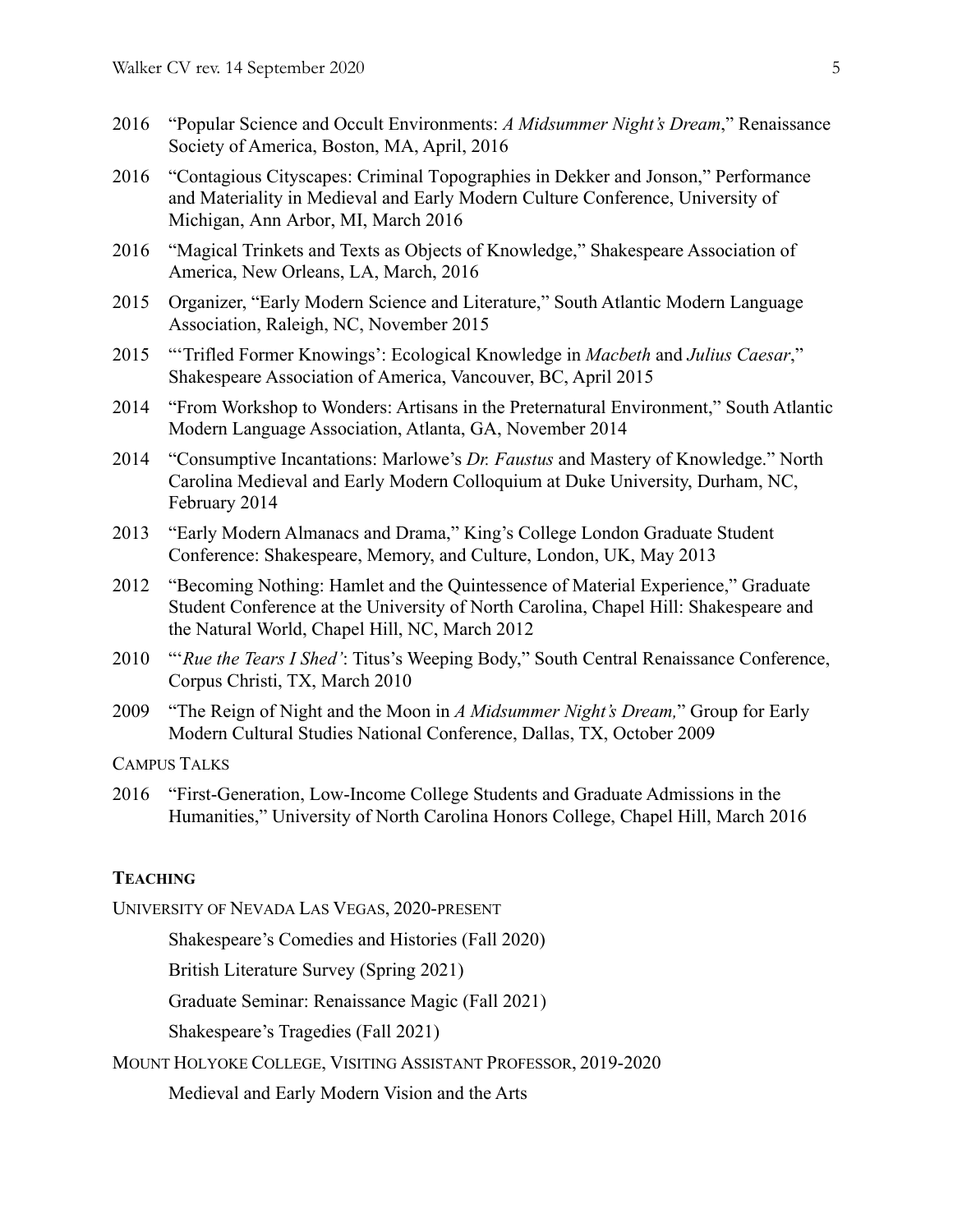| Renaissance Magic and Science                                                                                                  |
|--------------------------------------------------------------------------------------------------------------------------------|
| Introduction to Literary Studies                                                                                               |
| Shakespeare                                                                                                                    |
| Renaissance Gender, Sex, and Embodiment                                                                                        |
| POSTDOCTORAL TEACHING FELLOW, 2018-2019                                                                                        |
| Shakespeare (2019, 2 sections)                                                                                                 |
| British Literature Survey, Medieval to 18 <sup>th</sup> Century (2018, 1 section)                                              |
| Rhetoric and Composition, research-exposure track (2018, 2 sections)                                                           |
| TEACHING FELLOW, UNC, 2011-2018                                                                                                |
| Introduction to Poetry (2016, 1 section)                                                                                       |
| Shakespeare (2014, 2 discussion sections)                                                                                      |
| Writing in the Health Sciences (2013-16, 3 sections)                                                                           |
| Rhetoric and Composition, research-exposure track (2012-17, 5 sections)                                                        |
| TEACHING ASSISTANT, TEXAS CHRISTIAN UNIVERSITY, 2009-2011                                                                      |
| Introduction to Shakespeare                                                                                                    |
| British Literature from 1800                                                                                                   |
| PEDAGOGICAL EXPERIENCE                                                                                                         |
| 2012-14<br>Graduate Assistant, Ronald E. McNair Post-Baccalaureate Program, UNC                                                |
| 2010-11<br>GRE Tutor, University of North Texas                                                                                |
| 2009-11<br>Graduate Writing Assistant, Ronald E. McNair Post-Baccalaureate Program, UNT                                        |
| 2008-9<br>Writing Lab Tutor, University of North Texas                                                                         |
| <b>PROFESSIONAL SERVICE</b>                                                                                                    |
| 2020 Renaissance Society of America Professional Development Group Leader                                                      |
| Early Modern Recipe Online Collective, Folger Shakespeare Library<br>2017                                                      |
| 2012<br>Founding Editor, Ethos: A Digital Review of Arts, Humanities, and Public Ethics<br>(ethosreview.org), edited 2012-2015 |
| <b>UNIVERSITY SERVICE</b>                                                                                                      |

DEPARTMENT SERVICE

- 2014 Organizer, "Making Knowledge in Medieval and Early Modern Culture" Graduate Conference, UNC, Spring 2014
- 2014 Colloquium Coordinator, English Graduate Association, UNC
- 2012 Organizer, "Shakespeare and the Natural World" Graduate Conference, UNC, Spring 2012.